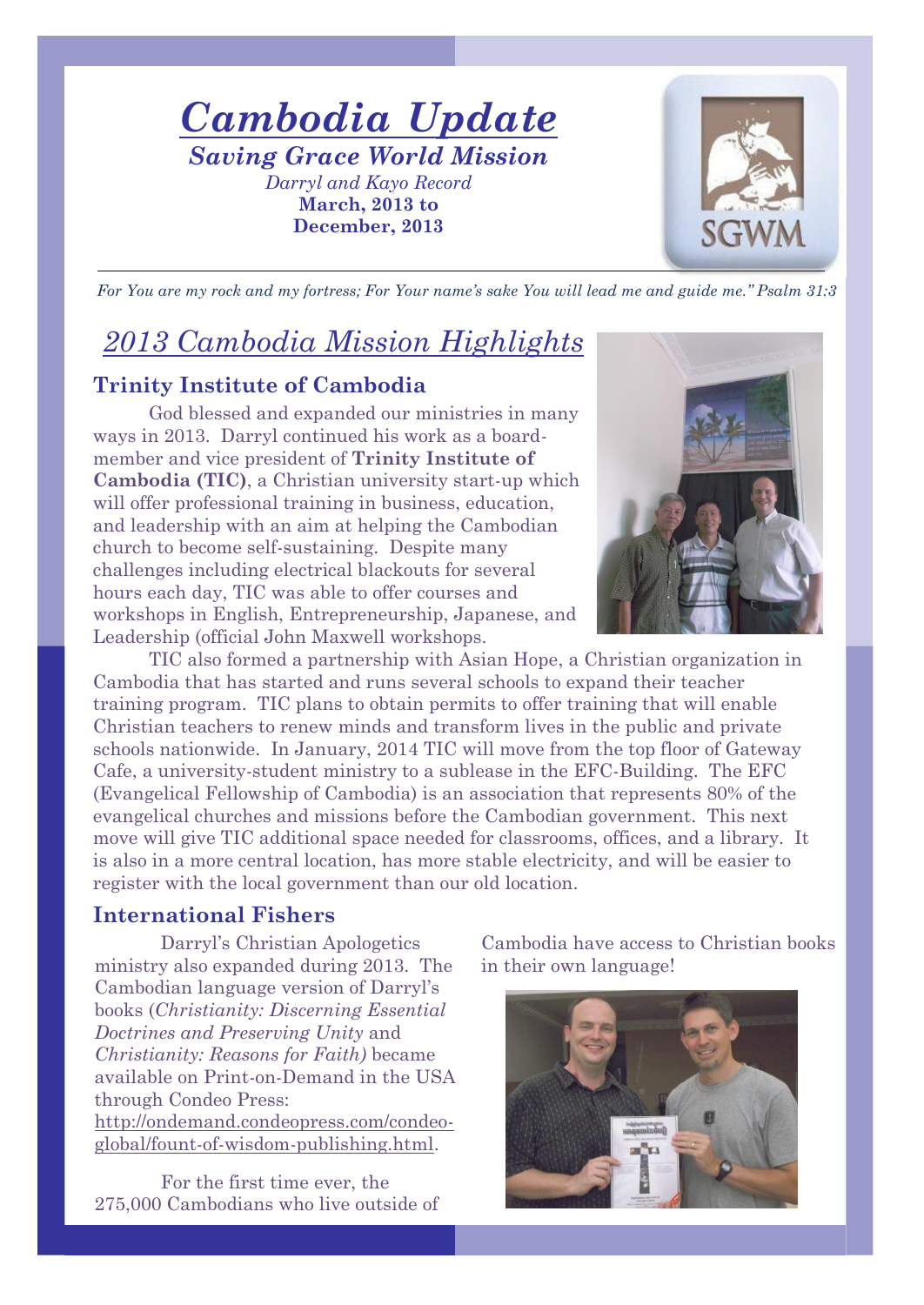

After nearly 10 years of preparation, Darryl was able to produce his first video (Jesus: History of Fiction) for Gateway Cafe's Easter Outreach for university students in March. In June, he produced a 2nd video (Life: Creation or Chance). In July, he combined his videos, his radio program recordings, scripts, and Powerpoints to make resource disks for missionaries, pastors, and students. In August, a short-term team from Japan came to Cambodia to perform a puppet show. Kayo translated the script from Japanese to English and then to Khmer. FEBC's 99.5 FM produced the voice and music on a CD. After the performance Darryl filmed and produced the *Real Joy* video. Many of these resources are also available on

[www.facebook.com/internationafishers.](http://www.facebook.com/internationafishers)

God has provided a new Mac computer which is well suited for video editing.



From September 2 to November 13, Darryl also taught the first Christian Apologetics class ever offered at the Cambodia Presbyterian Theological

Institute (CPTI) to 36 undergraduate and M.Div. seminary students. CPTI was founded and run by missionaries from Korea.

### **Kayo's Ministry Update**

Kayo's ministries also expanded greatly in 2013. She continued to play the flute, piano, and keyboard with **International Christian Assembly's worship team**. In February, she partnered with another Japanese missionary to start a **Japanese Life Group**, the only Japanese language Christian fellowship in Cambodia. Next year, they will start using Japaneselanguage Alpha Course materials.



Kayo also started leading Bible studies, worship, and mentoring women at **Precious Women Ministry.** Precious Women Ministry helps waitresses at bars "beer girls" get the training and mentoring they need to find Jesus Christ and find other careers so that they won't be trapped into the short, painful, life of prostitution.